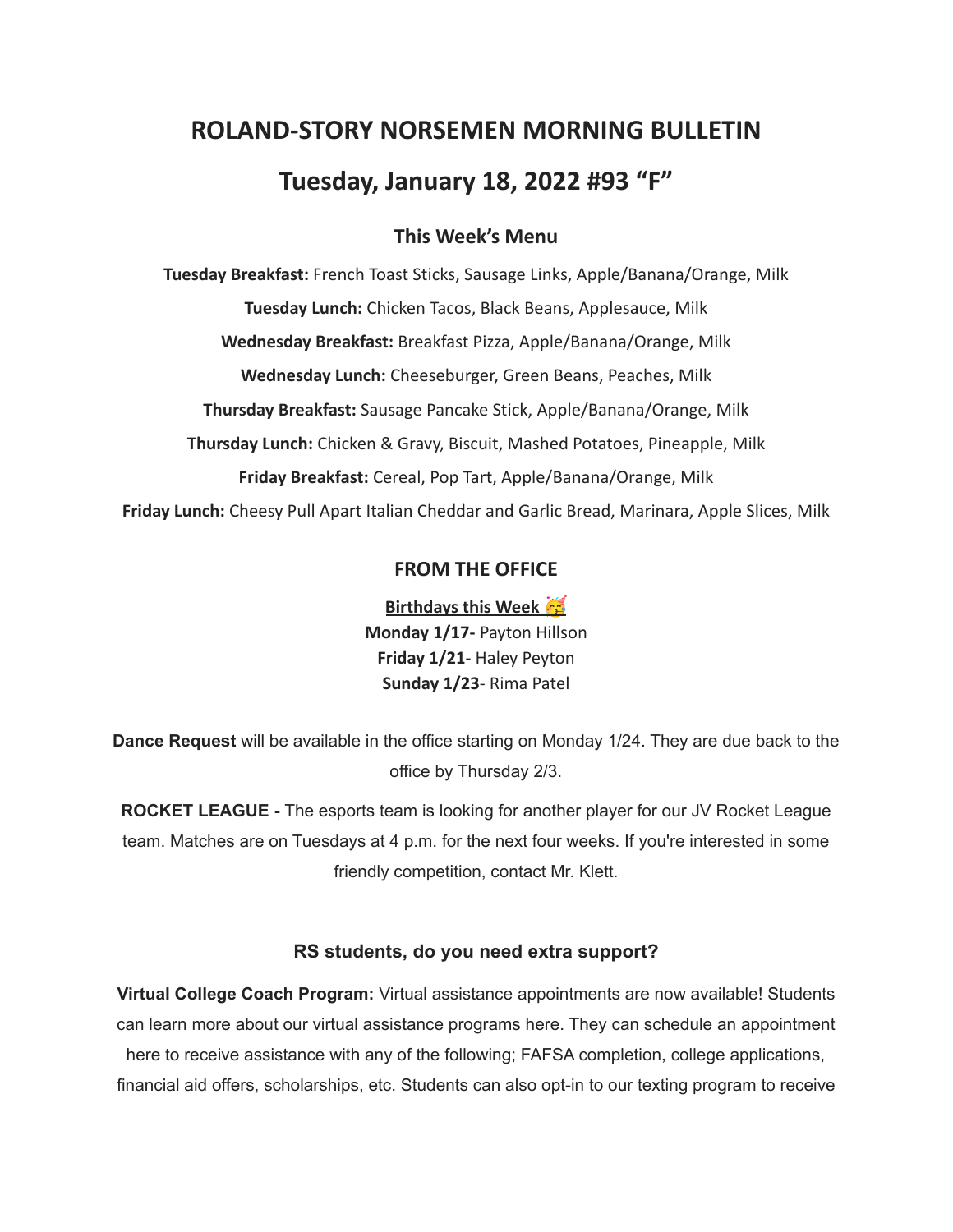nudges and ask specific questions throughout the college-going process. Student Leaders and Access Coaches can promote and assist students in signing up for these services.



**[COUNSELOR FOLDER](https://docs.google.com/document/d/1vmwczNPbDzXe9vFaG5LJMQ7NYDv-i4oQJHybqA65TUc/edit?usp=sharing) (9-12)-Click here**

# **Schedule Changes for S2**

**\*\*\*Friday, January 21st, is the last day that you may DROP a class and still have 5 Full-Credit classes, plus PE on your schedule. After this date, it will be recorded as an "F" if you drop it.**

# **Scholarship**

[IES Central Iowa Chapter Scholarship](https://drive.google.com/file/d/1TOCO584mY9ObCqCNa6kBs_Yjrn4wPSdj/view?usp=sharing)- \$500 or \$1,000 due 2/21. Going to ISU or U of I for engineering.

[Abbott and Fenner Scholarship-](https://abbottandfenner.com/scholarships.php) \$1,000 due 1/15

**Champion Seed Annual [Scholarship](https://www.plantchampion.com/about/scholarship/)**- \$1,000 due 4/12/22

# **Local Scholarship**

**Nursing Education [Scholarship](https://docs.google.com/document/d/1xp-Gg2v_kfzzaIsmco9l2tbpQI6T93L71SJzPYrDpOA/edit?usp=sharing) (La Societe 40&8)** Make a copy, fill, print, sign and mail. Min \$500 due 4/15.

# **ATHLETIC ACTIVITIES FOR THE WEEK**

**Tuesday 1/18/22** JV Girls Basketball @ Nevada High School 4:30pm